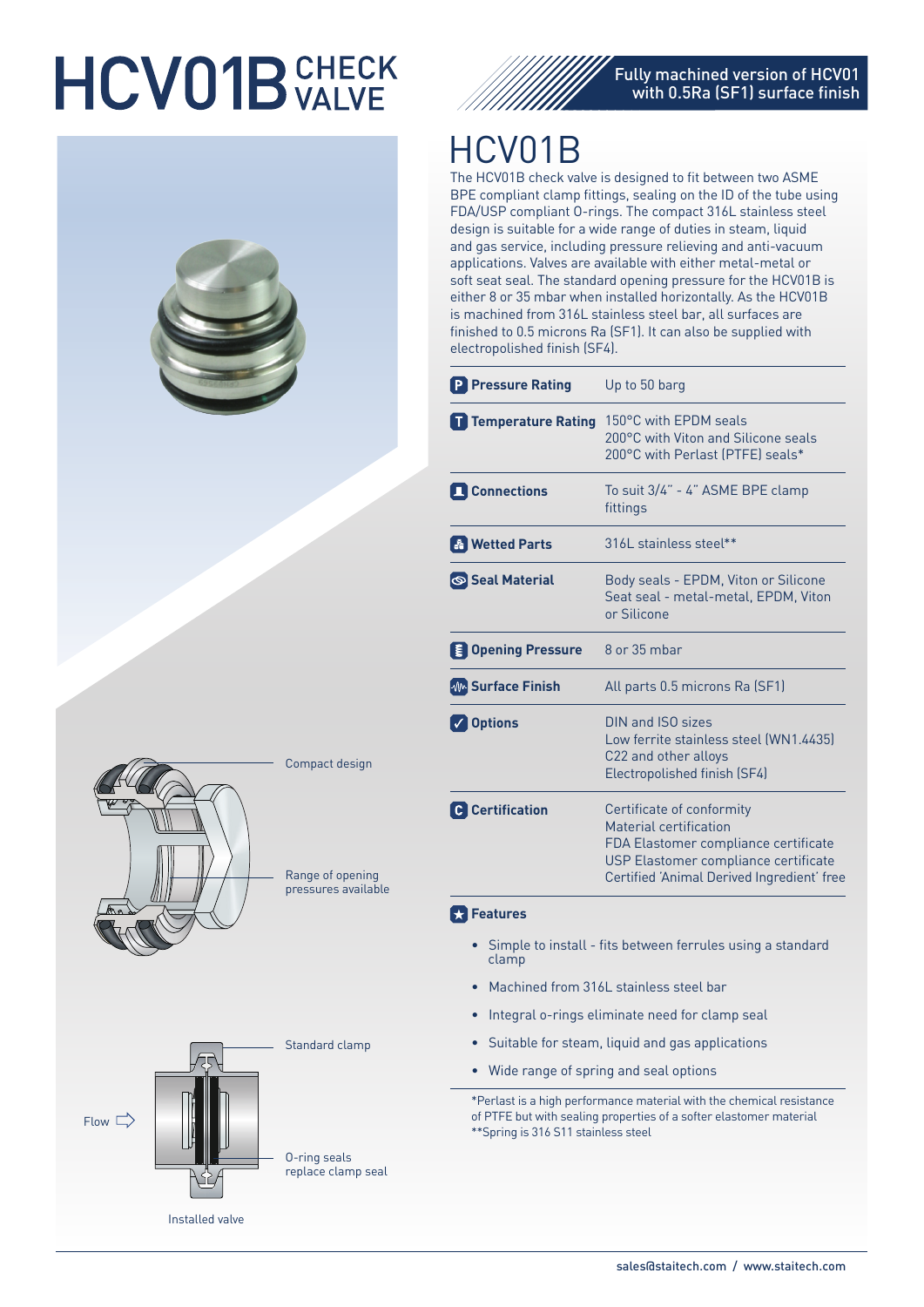### **HCV01B** CHECK

Illustration showing optional seat seal (6) fitted  $\circledS$  $\bullet$  $\overline{A}$  $\circledS$  $\circled{2}$  $\bigcirc$ 

| Part          |                    | <b>Description</b>               |
|---------------|--------------------|----------------------------------|
|               | Body               | 316 stainless steel              |
| $\mathcal{P}$ | Valve head         | 316 stainless steel              |
| 3             | Piston             | 316L stainless steel             |
| 4             | Spring             | 316 stainless steel              |
| 5             | Body seals         | EPDM, Viton, Silicone or Perlast |
| 6             | Optional seat seal | EPDM, Viton, Silicone or Perlast |

|                               | Effect on opening pressure due to valve orientation (mbar) |         |       |            |        |             |      |      |  |  |  |
|-------------------------------|------------------------------------------------------------|---------|-------|------------|--------|-------------|------|------|--|--|--|
|                               | <b>Flow</b>                                                | $3/4$ " | A     | $1 - 1/2"$ | 2"     | $2 - 1/2$ " | 3"   | 4"   |  |  |  |
| mbar<br>ing<br>ds<br>$\infty$ | $\leftrightarrow$                                          |         |       |            |        |             |      |      |  |  |  |
|                               |                                                            | $+4$    | $+4$  | $+4$       | $+4$   | $+4$        | $+5$ | $+7$ |  |  |  |
|                               |                                                            | $-I1$   | $-L$  | $\ast$     | $\ast$ | $\ast$      |      |      |  |  |  |
| mbar<br>ing<br>pr<br>35       |                                                            | $+4$    | $+4$  | $+4$       | $+4$   | $+5$        | $+5$ | $+7$ |  |  |  |
|                               |                                                            | $-4$    | $-I1$ | -4         | -4     | -5          | -5   | $-7$ |  |  |  |

\*Valves not suitable for orientation with flow downward when fitted with 8 mbar spring as valve may fail to close

**Service Parts** - Seal kit - metal seated valves - 2 body seals (5) per kit Seal kit - soft seated valves - 2 body seals (5) per kit and seat seal (6)

> **Staitech** Unit 6, Canal Iron Works, Hope Mill Lane, Brimscombe, Stroud, GL5 2SH, UK